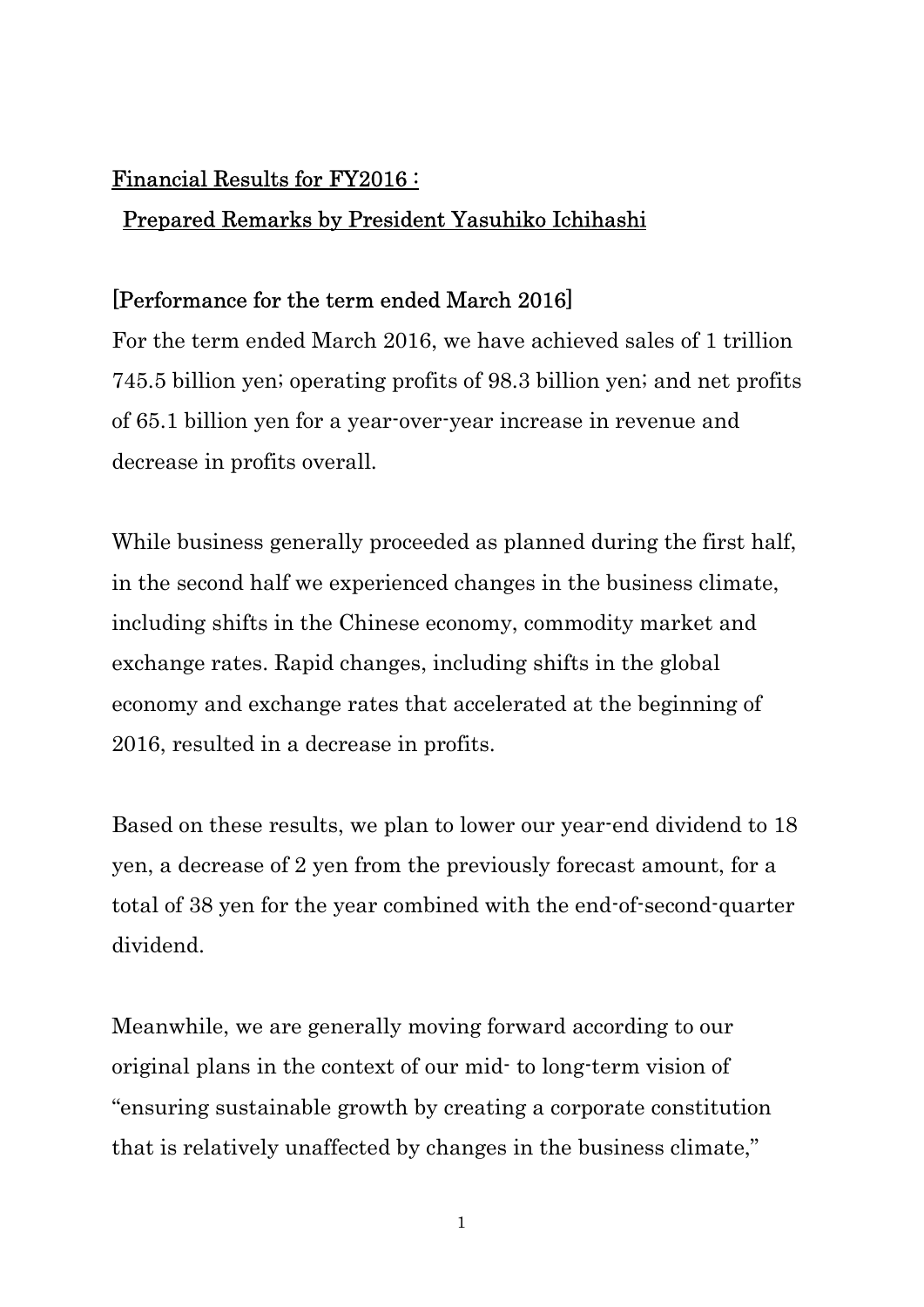which we spoke about during our second-quarter financial results announcement in October last year. With regard to our regional initiatives, we are solidly moving forward with enhancements to our operations in the Americas, while in the products domain, we are making enhancements to our light-duty truck operations.

## [Forecasts for the term ending March 2017]

We believe that it is only realistic to expect that the harsh business climate that we have been facing since the beginning of 2016 will continue for this fiscal year. We face many uncertainties, including trends in the global economy, exchange rates and commodity markets. It is extremely difficult to make performance forecasts under these conditions.

Needless to say, we are working to increase our unit sales in Japan as well as in overseas markets, and we are moving forward with improving our cost structures. That said, due to the uncertainties that we face, our forecasts for this term are: operating profits: 80 billion yen; sales: 1 trillion 670 billion yen; and net profit: 55 billion yen, assuming an exchange rate of 105 yen to the dollar.

As conditions remain highly uncertain, we will be reviewing dividends based on our performance, and will not be presenting a forecast of dividend amounts at this time.

2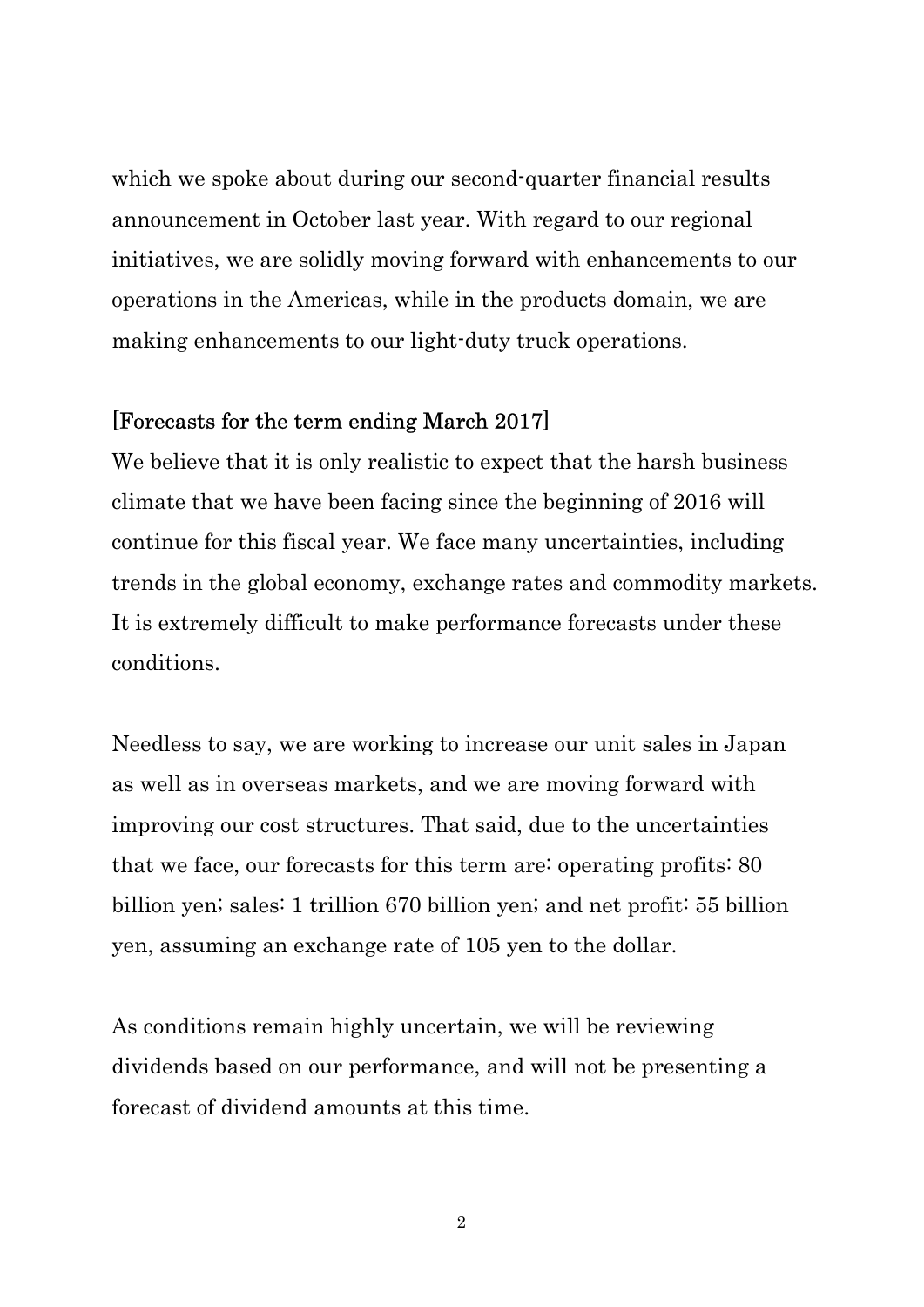## [Working toward achieving sustainable growth]

As discussed above, we are firmly committed to our work relating to our issue awareness and initiatives based on mid- to long-term visions, regardless of the business climate, as these efforts are critical for ensuring that Hino is able to grow along with its customers in a sustainable manner for the future.

For example, we are reorganizing our Japanese production operations―revolving around relocation to the Koga Plant (in Ibaraki Prefecture) and expansion of the Nitta Plant (in Gunma Prefecture)―to ensure timely delivery of best-fit products to our global customers. Preparations are underway at the Koga Plant to begin full-scale operations by the beginning of 2017. The heavy-duty engine factory at the Nitta Plant is scheduled to begin operations in the middle of this year.

In the area of Total Support―our efforts to support our customers' businesses by maximizing their vehicles' up-times and minimizing their life cycle costs―we have been establishing new dealership offices or renovating existing ones as needed to boost their convenience and efficiency. Through these efforts, we aim to create a business model where we can grow not only by increasing unit sales but also by playing an important role in supporting our customers' businesses.

3